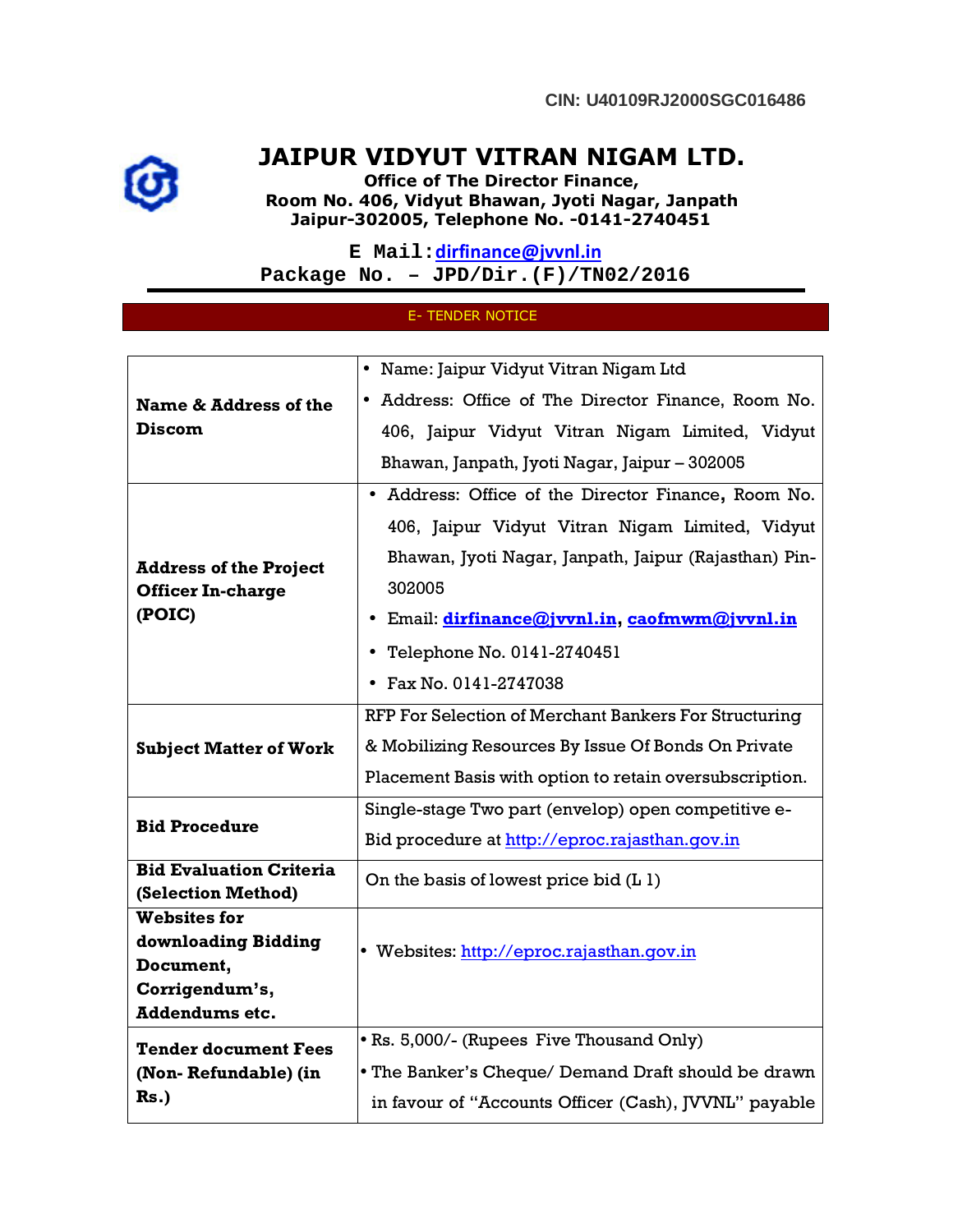|                                                                        | at "Jaipur" from any Scheduled Commercial Bank.        |
|------------------------------------------------------------------------|--------------------------------------------------------|
|                                                                        | • Rs. 1,000/- (Rupees One Thousand Only)               |
| <b>Processing Fees Non-</b><br>Refundable) (in Rs.)                    | • The Demand Draft/ Banker's Cheque should be drawn    |
|                                                                        | in favour of "M.D, RISL, Jaipur" payable at "Jaipur"   |
| <b>Bid Security (EMD) and</b><br><b>Mode of Payment</b>                | from any Scheduled Commercial Bank.                    |
|                                                                        | • Amount (INR): 10,00,000 /- (Rupees Ten Lakh Only)    |
|                                                                        | • Mode of Payment for Bid Security : The Banker's      |
|                                                                        | Cheque/ Demand Draft should be drawn in favour of      |
|                                                                        | "Accounts Officer (Cash), JVVNL" payable at            |
|                                                                        | "Jaipur" from any Scheduled Commercial Bank.           |
| <b>Period of Sale of Bidding</b>                                       | <b>Start Date: 27.05.2016 from 12:00 PM</b>            |
| Document (Start/ End<br>Date)                                          | <b>End Date:</b> 20.06.2016 upto 5:00 PM               |
| Date/Time/Place of                                                     | Date of Pre-bid Meeting: 3.06.2016 on 11:00 AM         |
| <b>Pre-bid Meeting</b>                                                 | Place: Conference Hall, Vidhyut Bhawan Jaipur          |
|                                                                        | <b>Manner:</b> Online at e-Proc website                |
| <b>Manner, Start/ End Date</b><br>for the submission of<br><b>Bids</b> | (http://eproc.rajasthan.qov.in)                        |
|                                                                        | <b>Start Date: 27.05.2016</b>                          |
|                                                                        | <b>End Date: 20.06.2016</b>                            |
| <b>Submission of Banker's</b>                                          |                                                        |
| <b>Cheque/Demand Draft</b><br>for Tender Fee, Bid                      | Up to: 1:00 PM dated 20.06.2016                        |
| Security, and                                                          |                                                        |
| <b>Processing Fee</b>                                                  |                                                        |
|                                                                        | Date: 21.06.2016<br>$\bullet$                          |
| Date/Time/Place of<br><b>Technical Bid Opening</b>                     | <b>Time: 3:00 PM</b>                                   |
|                                                                        | • Place: Office of The Director Finance, Jaipur Vidyut |
|                                                                        | Vitran Nigam Limited, Vidyut Bhawan, Janpath, Jyoti    |
|                                                                        | Nagar, Jaipur - 302005                                 |
|                                                                        | Telephone No: 0141-2740451                             |
|                                                                        | Fax No: 0141-2747038                                   |
| Date/Time/Place of                                                     | Will be intimated later to the Technically qualified   |
| <b>Financial Bid Opening</b>                                           | bidders                                                |
| <b>Bid Validity</b>                                                    | 60 Days from the date of Technical bid opening         |
| <b>EMD Validity</b>                                                    | 60 Days from the date of Technical bid opening         |